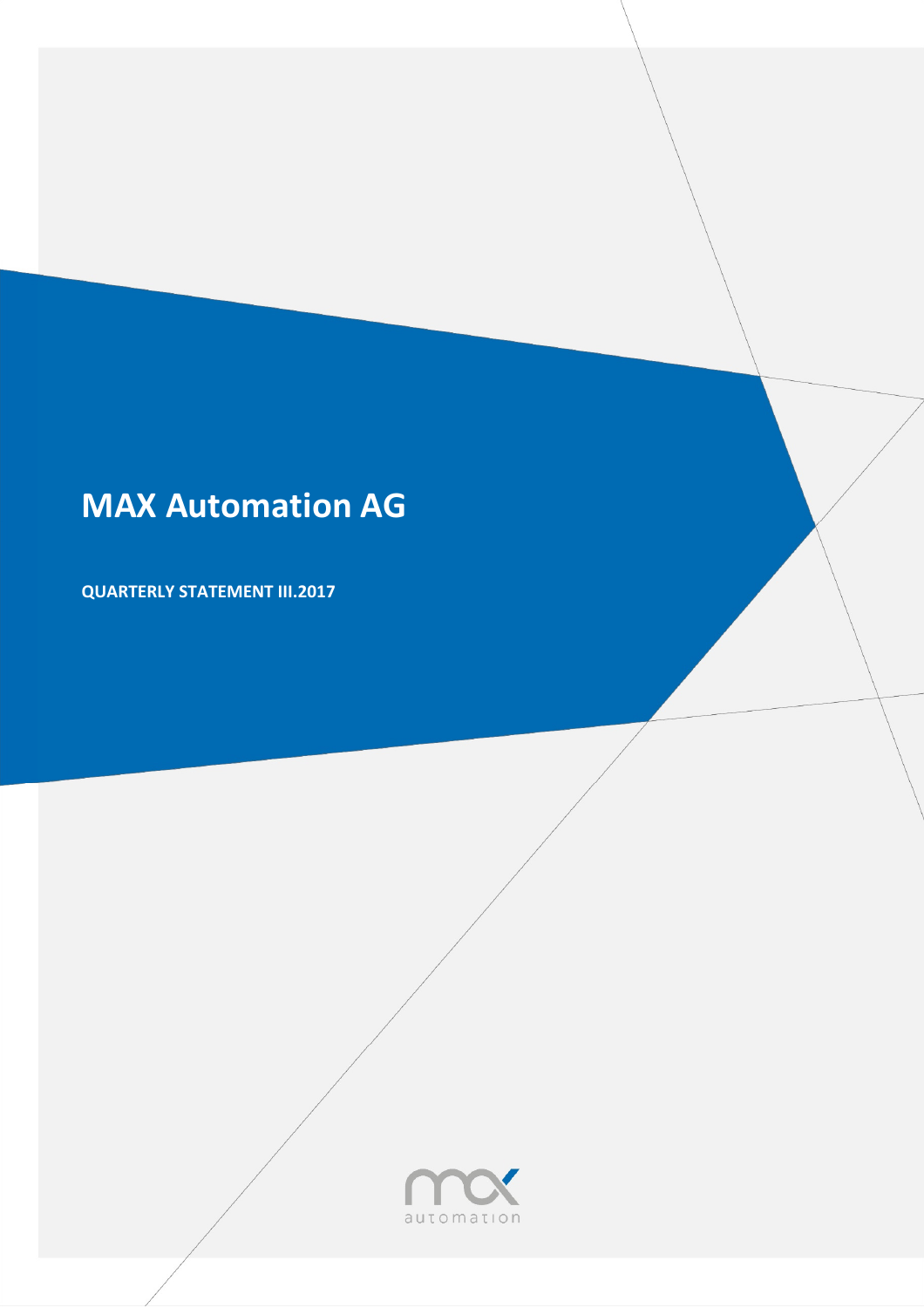

## **Key share data Q3 2017**

| Ticker/ISIN                                       | MXH/DE000A2DA58                         |
|---------------------------------------------------|-----------------------------------------|
| Registrated capital                               | 29.46 Mio.                              |
| Closing price<br>(September 30, 2017)*            | 8.07 EUR                                |
|                                                   | Highest/lowest price* 8.07 EUR/5.78 EUR |
| Price performance in<br>Absolut figures**         | +39.6%                                  |
| Price performance<br>$SDAX**$                     | $+21.4%$                                |
| Market-<br>Capitalization<br>(September 30, 2017) | 237.7 Mio. Euro                         |

\*Closing prices on the Xetra trading system of Deutsche Börse AG \*\* Observation period: 1/1/2017-9/30/.2017

#### **Share chart**



# **Shareholder structure**



**Dates** 

German Equity Forum Nov. 27-29, 2017

## **FORWORD BY THE MANAGEMENT BOARD**

Dear shareholders,

MAX Automation AG continued to push the pace from the first half of 2017 into the third quarter, recording a satisfying business performance in line with expectations in the first three quarters. Order intake of EUR 284.1 million remained at a very high level. At the end of September, the order backlog exceeded EUR 200 million for the first time, reaching the highest value in company history at EUR 205.7 million. Group sales improved by 15.7% in the first nine months. Group earnings before interest and taxes (EBIT) as well as depreciation and amortization from purchase price allocations (PPA) grew disproportionately faster than earnings by almost 67%.

Both Group segments, Industrial Automation and Environmental Technology, contributed to this strong business development. Industrial Automation continued to benefit from key growth drivers, particularly in the automotive industry, including electromobility and the growing demand for driver assistance systems. In Environmental Technology, our measures to improve the cost structure as well as accelerated R&D activities were confirmed as effective: earnings improved significantly. In addition, the segment enjoyed positive recycling business and success in important markets, especially in the US. This development supports our strategic decision announced in late September to expand the Environmental Technology segment, partly through strategic partnerships.

In terms of capital, MAX Automation is well prepared for this expansion. The positive earnings development, and especially the cash capital increase in August with a cash inflow of EUR 18.7 million, had raised our Group equity ratio to around 40% as of September 30, 2017. We are therefore well positioned for long-term organic growth as well as growth through acquisitions.

In light of the strong business performance in the first nine months of 2017, we can confirm our previous expectations for the year as a whole. We expect Group sales of at least EUR 370 million and Group EBIT before PPA amortization of between EUR 22 million and EUR 25 million.

Daniel Fink Fabian Spilker

Management Board of MAX Automation AG

#### **CONSOLIDATED RESULTS AT A GLANCE**

| (in EUR mill.)                  | Q1-Q3 2017 | Q1-Q3 2016 |
|---------------------------------|------------|------------|
| New order intake                | 284.1      | 296.9      |
| Order book position             | 205.7      | 197.3      |
| Revenue                         | 271.1      | 234.4      |
| <b>EBITDA</b>                   | 20.9       | 14.6       |
| <b>EBIT before PPA</b>          | 16.0       | 9.6        |
| <b>EBIT after PPA</b>           | 14.5       | 6.4        |
| Earnings for the period         | 8.6        | 3.0        |
| EBIT per share before PPA (EUR) | 0.54       | 0.36       |
| Earnings per share (in EUR)     | 0.29       | 0.11       |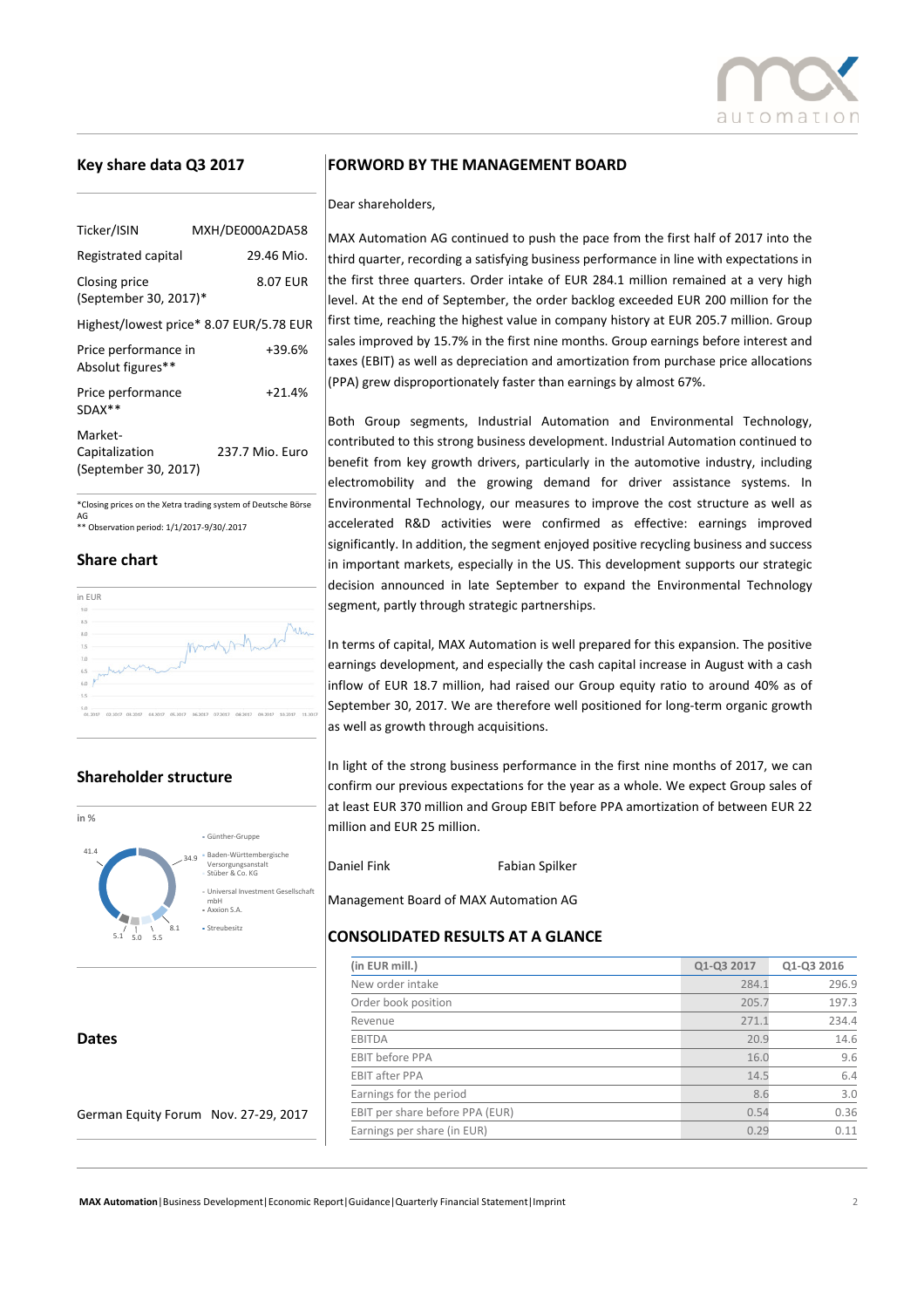

## **GENERAL BUSINESS DEVELOPMENT**

MAX Automation AG recorded order intake in the first nine months of 2017 at a high level of EUR 284.1 million (Q1 – Q3 2016: EUR 296.9 million; -4.3%). Order backlog as of September 30, 2017, exceeded the 200-million-euro mark for the first time in company history, reaching the record level of EUR 205.7 million (September 30, 2016: EUR 197.3 million; +4.3%).

In the first nine months of 2017, MAX Automation reported satisfying sales and earnings development. Overall, this was in line with the company's own expectations. Group sales rose by 15.7% to EUR 271.1 million as a result of significant growth in the Industrial Automation segment. Group earnings before interest and taxes (EBIT) and before amortization from purchase price allocations (PPA) increased by more than two-thirds to EUR 16.0 million (Q1 – Q3 2016: EUR 9.6 million, +66.9%). This figure includes an increase in currency translation expenses of EUR 0.8 million compared to the same period of the previous year  $(Q1 - Q3 2016$ : EUR 0.4 million in expenses from currency effects). The EBIT margin relative to overall performance improved to 5.7% after 3.9% in the same period of the previous year.

Amortization from PPA declined by half from approximately EUR 3.2 million to EUR 1.5 million. This primarily relates to the acquisition of the Group companies ELWEMA Automotive GmbH at the end of 2013 and iNDAT Robotics GmbH in February 2015. PPA amortization will continue to decrease in view of the current portfolio. EBIT after PPA more than doubled from EUR 6.4 million to EUR 14.5 million. At EUR 2.4 million, interest expenses exceeded the same period of the previous year of EUR 1.8 million. MAX Automation AG closed the first nine months with Group net income of EUR 8.6 million, nearly triple that of the same period last year  $(Q1 - Q3 2016$ : EUR 3.0 million).

The Group's equity ratio had risen to a high level of 39.8% as of September 30, 2017, (December 31, 2016: 36.3%) as a result of the successfully placed cash capital increase in August and the strong earnings performance. It was thus well above the long-term minimum target of 30%. Net debt as of September 30 was EUR 78.5 million, lower than at the end of the second quarter (June 30, 2017: EUR 103.9 million).

#### **SEGMENT DEVELOPMENT**

In the first nine months of 2017, the Industrial Automation segment continued to benefit from key growth drivers in the automotive industry, including electromobility, the trend towards driver assistance systems, a wide range of variants in the automotive industry and stricter CO2 emission standards for vehicle

manufacturers. Segment sales increased significantly by 24.1% to EUR 202.4 million (Q1 – Q3 2016: EUR 163.1 million). Segment EBIT before PPA amortization increased by 29.5% to EUR 15.1 million (Q1 – Q3 2016: EUR 11.7 million). The segment EBIT margin relative to total output improved to 7.2% after 6.7% in the same period of the previous year. Order intake declined by 10.5% to EUR 212.7 million compared to the high level in the same period of the previous year (Q1 – Q3 2016: EUR 237.6 million). The order backlog as of September 30, 2017, decreased slightly by 1.8% to EUR 174.4 million (September 30, 2016: EUR 177.6 million).

In the Environmental Technology segment, order intake in the first nine months rose by 20.3% to EUR 71.4 million, chiefly due to positive business performance in the third quarter  $(Q1 - Q3 2016$ : EUR 59.3 million). Order backlog as of September 30 increased by more than half to EUR 31.3 million (September 30, 2016: EUR 19.7 million, +59.1%). Segment sales in the first nine months amounted to EUR 68.7 million, a slight decrease (Q1 – Q3 2016: EUR 71.3 million, -3.7%). Segment EBIT before PPA rose to EUR 4.5 million as a result of the adjustment improvement of the cost structure to suit market conditions initiated in 2016 (Q1 – Q3 2016: EUR 0.4 million). The renewed product portfolio, that resulted from accelerated R&D activities, and the expanded service business led to higher net income.

# **MAX AUTOMATION AG COMPLETES ACQUISITION OF ESSERT GMBH**

At the beginning of January 2017, MAX Automation AG concluded its acquisition of its shareholding in ESSERT GmbH in Ubstadt-Weiher (near Karlsruhe) in Baden-Württemberg, Germany. MAX Automation's investment in ESSERT significantly expands its expertise in software development for Industrie 4.0 applications as well as in collaborative robotics.

## **MAX GROUP EXTENDS PRESENCE IN NORTH AMERICA**

MAX Automation AG reported on February 15, 2017, that it has opened a new facility in Atlanta, Georgia, with MAX Automation North America Inc. The company serves as a business hub for several MAX Automation Group companies in the Industrial Automation segment. MAX Automation North America Inc. is expanding its network of sites in the Americas that includes branches in South Carolina, Oklahoma and Mexico.

## **ANNUAL GENERAL MEETING RESOLVES SE CONVERSION**

On June 30, 2017, the Annual General Meeting of MAX Automation AG approved by a large majority the plan for the conversion of MAX Automation AG into the legal form of a European company (Societas

MAX Automation|**Business Development**|Economic Report|Guidance|Quarterly Financial Statement|Imprint 3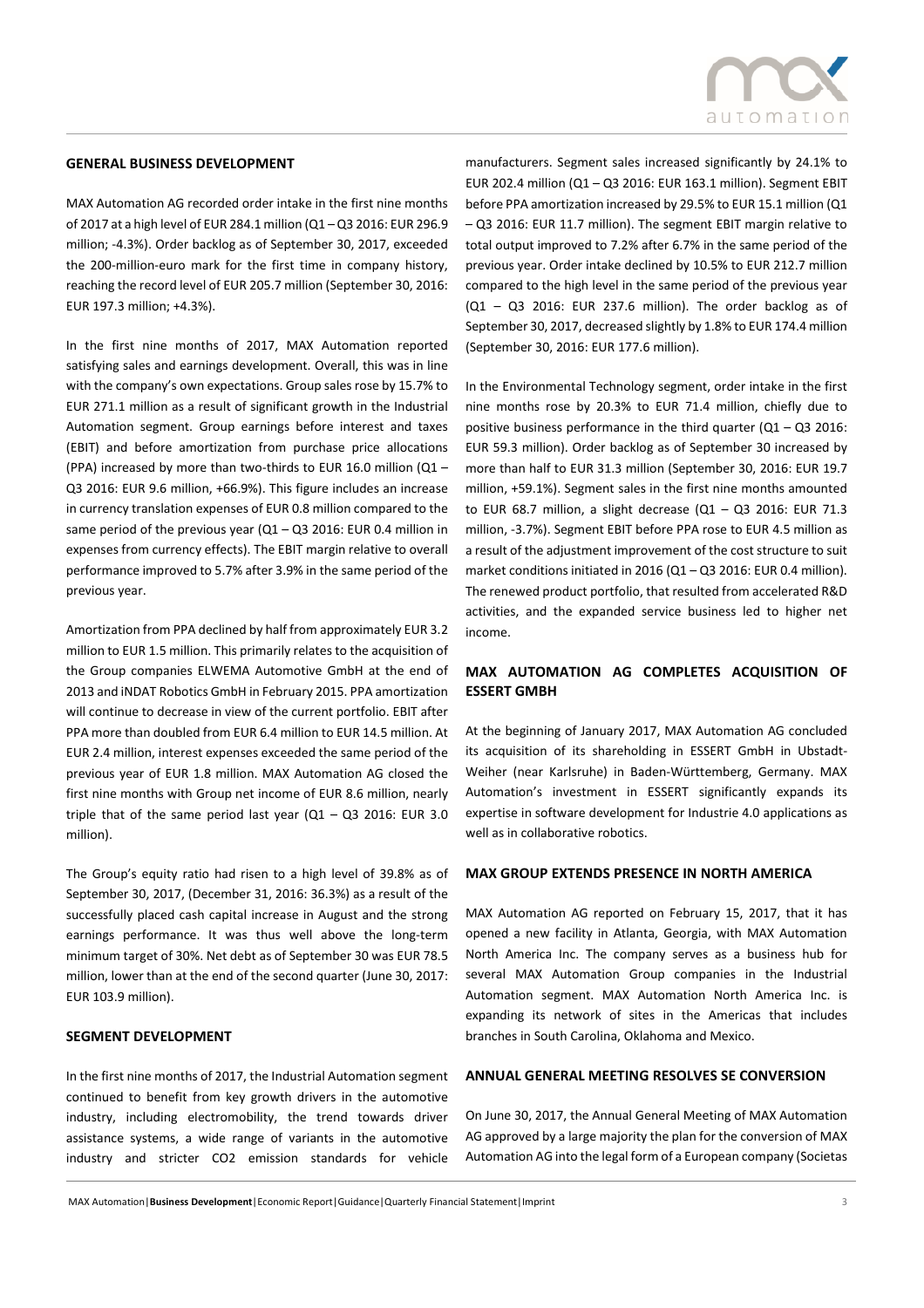

Europaea, SE). Through the transformation, the company is taking the growing importance of its international business activities into account. The legally effective execution is to take place at the beginning of 2018. In addition, the meeting approved a constant dividend compared to last year of EUR 0.15 per share for fiscal year 2016, which corresponds to a dividend payment of EUR 4.0 million.

#### **GROUP FINANCING SECURED THROUGH 2024**

In late July 2017, MAX Automation AG expanded its Group financing while simultaneously extending it. To this end, the company agreed to increase the consortium loan concluded in 2015 by EUR 40 million to a total volume of EUR 190 million. The term has been extended by four years, including extension options, until 2024. MAX Automation AG took advantage of the ongoing favorable financing environment and negotiated improved conditions. The company also came to an agreement with the banks on more favorable covenants.

#### **STRATEGIC ACQUISITION PLANNED IN CHINA**

On August 2, 2017, the company announced that it had entered into an investment agreement on the majority acquisition of the activities of the Chinese mechanical engineering company Shanghai Cisens Automation Co., Ltd. The first step involves a 51% stake with the option to purchase all remaining shares in the coming years. Shanghai Cisens Automation's business operations are to be integrated into a new company as part of an asset deal in which MAX Automation AG will hold 51% of the shares and founder and CEO Roger Lee will hold 49%. The acquisition is to be completed in the fourth quarter of 2017. Shanghai Cisens Automation specializes in industrial automation. The acquisition would see MAX Automation AG take a significant step towards establishing its own organization in China.

# **CASH CAPITAL INCREASE COMPLETED SUCCESSFULLY**

MAX Automation AG successfully completed a cash capital increase in mid-August, excluding subscription rights pursuant to Section 186 (3.4) of the German Stock Corporation Act. The buoyant demand from institutional investors exceeded the available share volume many times over. The issue price of the 2,665,000 newly issued registered shares was EUR 7.00 each. As a result of the cash capital increase, the share capital of MAX Automation AG rose by EUR 2,665,000 or 10% to EUR 29,459,415. The company received funds before deduction of transaction-related expenses of EUR 18.7 million.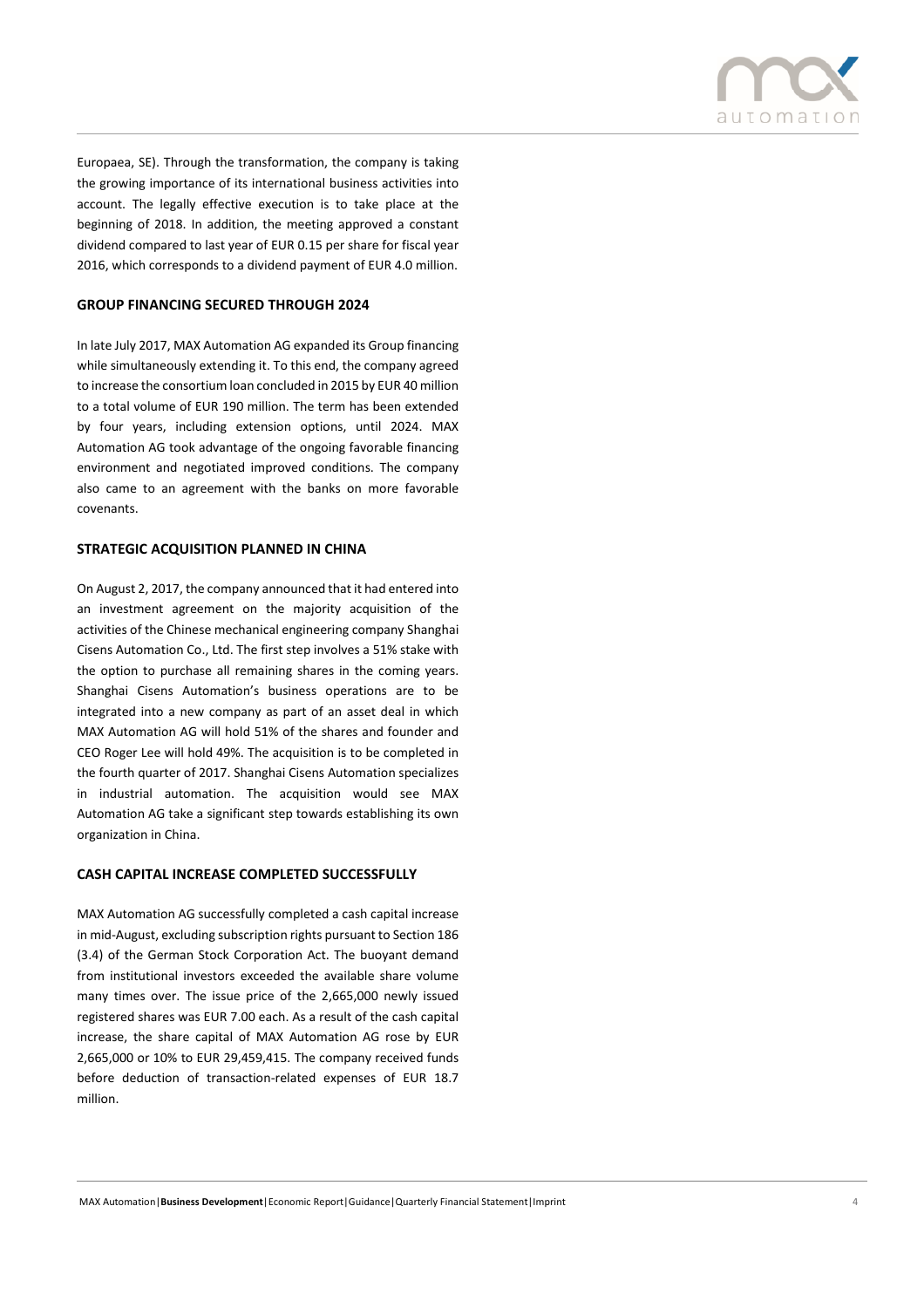

# **ECONOMIC REPORT**



#### **EBITDA**



# **EBIT before PPA**



- Group sales increased strongly by 15.7% to EUR 271.1 million in the first nine months of 2017 (Q1 – Q3 2016: EUR 234.4 million).
- The export share of sales was 68.1 % after 69.2% in the same period of the previous year.
- Total operating revenue for the period January to September amounted to EUR 280.0 million, 13.8% more than in the first nine months of 2016 (EUR 246.0 million).
- $\cdot$  In the third quarter of 2017, Group sales rose to EUR 90.9 million (Q3 2016: EUR 74.3 million; +22.4%).
- $\cdot$  In the third quarter of 2017, Group sales rose to EUR 90.9 million (Q3 2016: EUR 74.3 million; +22.4%).
- $\cdot$  In the third quarter of 2017, Group sales rose to EUR 90.9 million (Q3 2016: EUR 74.3 million; +22.4%).
- $\cdot$  In the third quarter of 2017, Group sales rose to EUR 90.9 million (Q3 2016: EUR 74.3 million; +22.4%).

- In the third quarter of 2017, Group sales rose to EUR 90.9 million (Q3 2016: EUR 74.3 million; +22.4%).
- $\cdot$  In the third quarter of 2017, Group sales rose to EUR 90.9 million (Q3 2016: EUR 74.3 million; +22.4%).
- \* In the third quarter of 2017, Group sales rose to EUR 90.9 million (Q3 2016: EUR 74.3 million; +22.4%).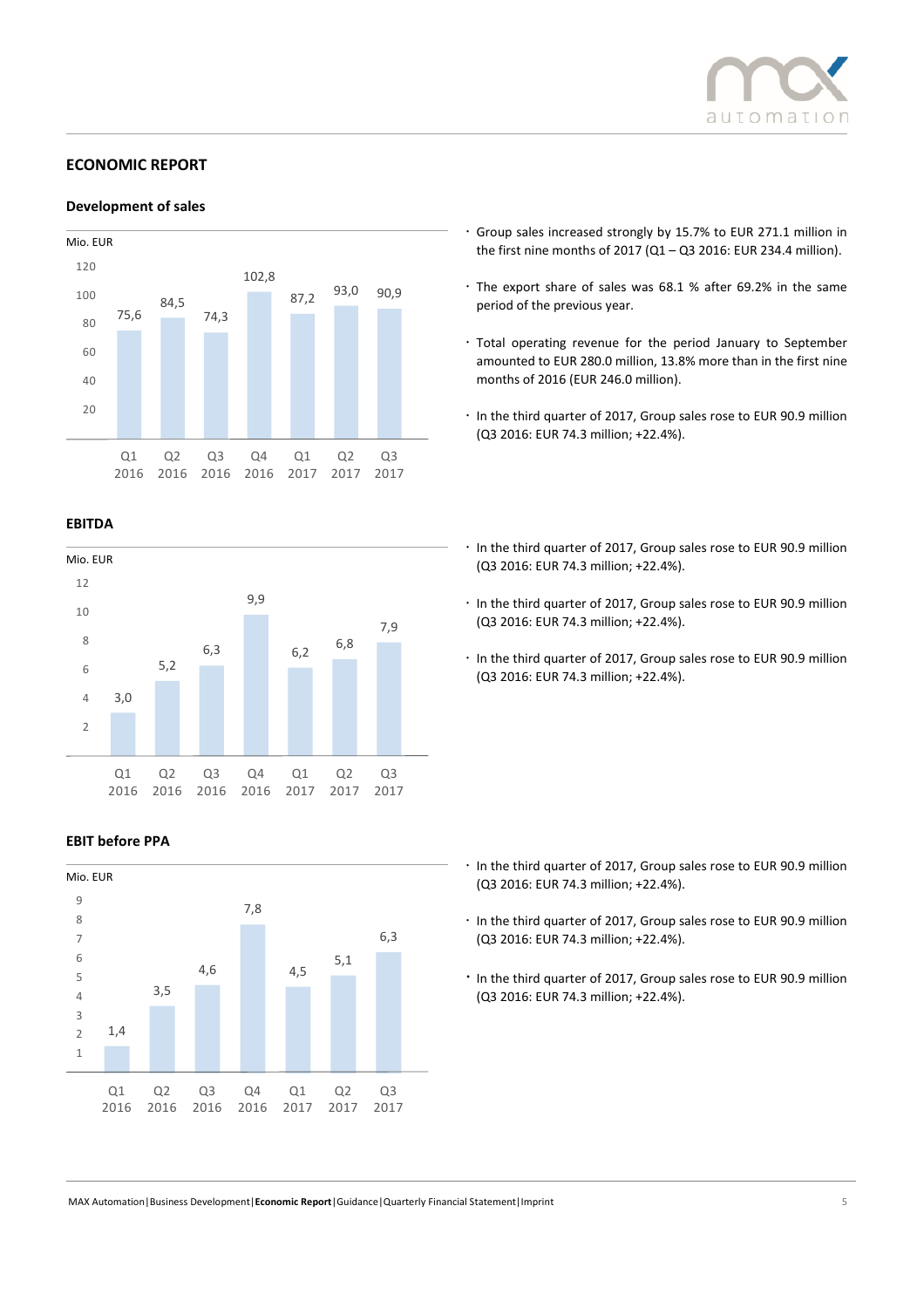

# **CONOMIC REPORT**



## **Investments / Working Capital**



#### **Order book positions**



- Operating cash flow resulted in an outflow of funds of EUR 11.2 million in the first three quarters of  $2017$  (Q1 – Q3 2016: cash outflow of EUR 25.4 million). It was mainly based on pre-financing of current projects.
- $\cdot$  Investing activities resulted in cash outflow of EUR 8.0 million (Q1 – Q3 2016: cash outflow of EUR 5.6 million).
- The cash inflow from financing activities amounted to EUR 19.6 million (cash inflow in the same period of the previous year: EUR 26.4 million). It resulted mainly from the cash capital increase in August.
- Cash and cash equivalents as of September 30, 2017, increased to EUR 22.9 million after EUR 16.7 million as of January 1, 2017.
- $\cdot$  Investments in non-current assets amounted to EUR 5.4 million in the first nine months of 2017 (check! Details?). In the same period of the previous year, they amounted to EUR 5.1 million.
- $\cdot$  Investments in property, plant and equipment amounted to EUR 3.3 million after EUR 3.0 million in the first nine months of the previous year.
- Working capital as of September 30, 2017, rose to EUR 136.5 million (December 31, 2016: EUR 100.7 million; +35.6%) as a result of the high order backlog and the associated pre-financing of the operating business.
- The consolidated order backlog as of September 30, 2017, amounted to EUR 205.7 million, an increase of 4.3% (September 30, 2016: EUR 197.3 million).
- **It reached the highest value in the history of the MAX Automation** Group. Compared with the previous record value of EUR 193.8 million at the end of 2016, this represents an increase of 6.1%.
- The book-to-bill ratio was 1.05 and thus indicated that sales revenue will continue to grow.

MAX Automation|Business Development|**Economic Report**|Guidance|Quarterly Financial Statement|Imprint 6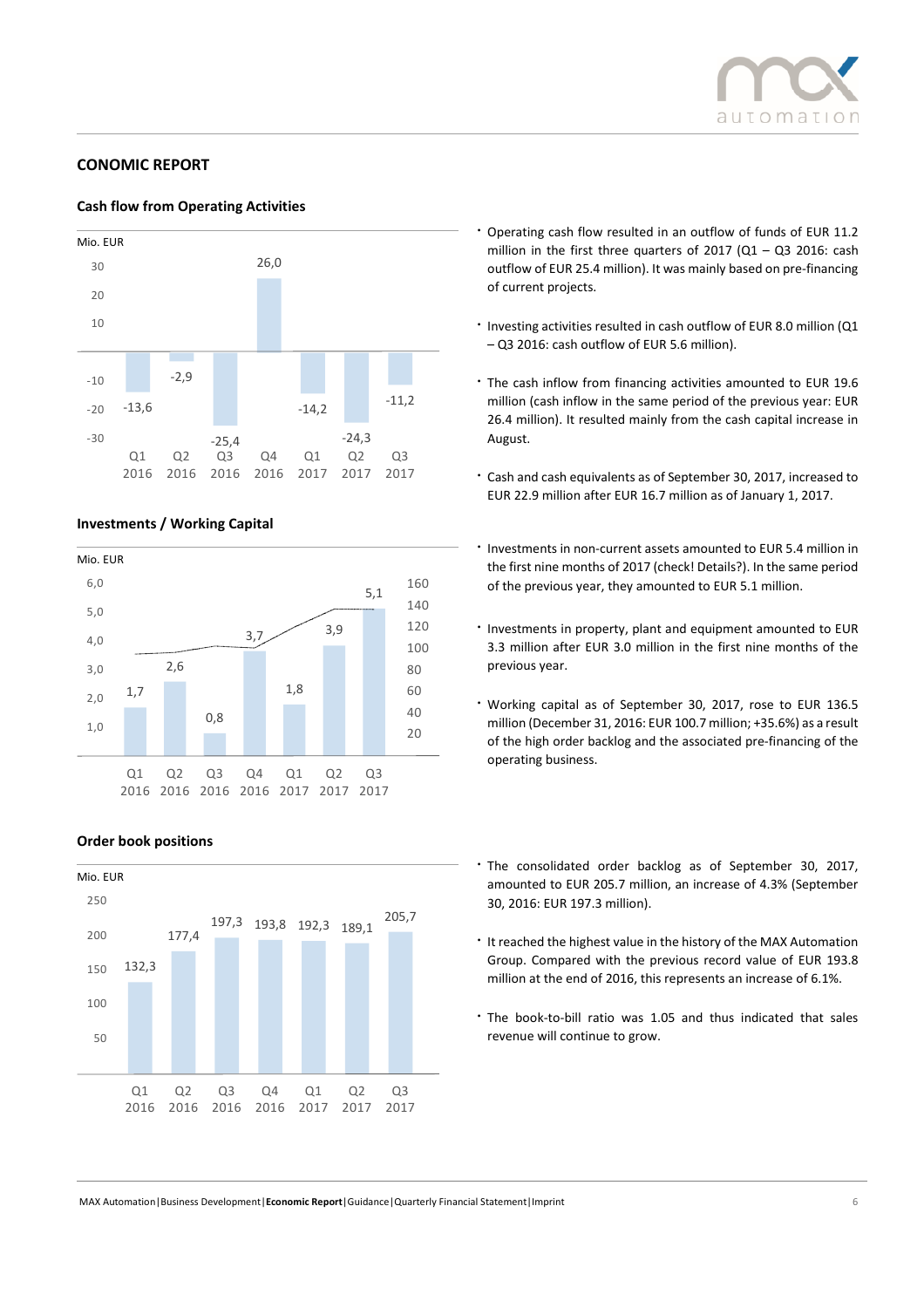

# **SUPPLEMENTARY REPORT**

No events of material importance to the assets, financial and earnings situation of the Group occurred after the end of the reporting period.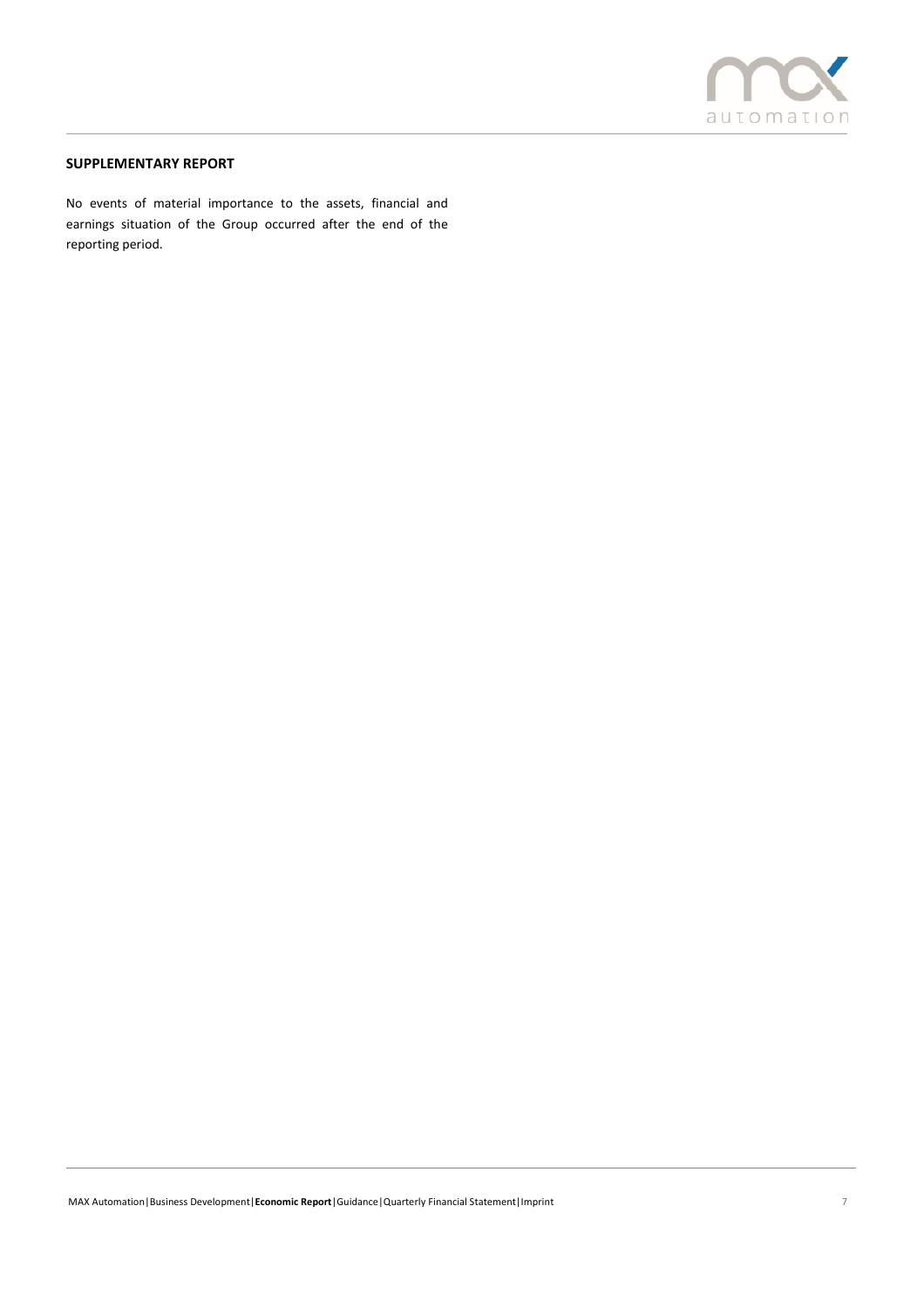

## **FORECAST**

The Management Board views the positive business development in the first nine months of 2017 and the continued high demand as a good starting point for achieving the company's economic objectives for the current year.

The companies in the Industrial Automation segment have achieved and maintained a high order backlog and high capacity utilization. In line with the growth strategy for 2021, the segment will continue to focus on the four business fields Mobility Automation, Process Technologies, Life Science Automation and New Automation Technologies. These business fields stand to benefit from attractive growth drivers such as the reduction of CO2 emissions from motor vehicles, the increasing importance of sustainable and environmentally friendly mobility solutions, the development of networked applications in Industrie 4.0 and the constantly increasing health awareness of the population with correspondingly positive effects on the medical technology sector.

The Environmental Technology segment with the Vecoplan Group will continue to focus on the development and production of highquality individual components and system solutions for the recycling and processing industry, among other industries. The segment is to be expanded organically as well as in cooperation with strategic partners. The measures taken to improve the cost structure in the past and current year have enabled the Vecoplan Group to continue to operate profitably, even if its business volume remains stable, and to react swiftly to the typical volatility in its markets. Nevertheless, Environmental Technology has further potential for value appreciation, which is to be exploited on the basis of an action plan.

At the Group level, the Management Board continues to assume based on the current portfolio that,

- Group sales of at least EUR 370 million (previous year: EUR 337.1 million) and
- Consolidated earnings before interest and taxes (EBIT) and before PPA depreciation in the range of EUR 22 million to EUR 25 million (previous year: EUR 17.4 million)

are achievable in fiscal year 2017 as a whole.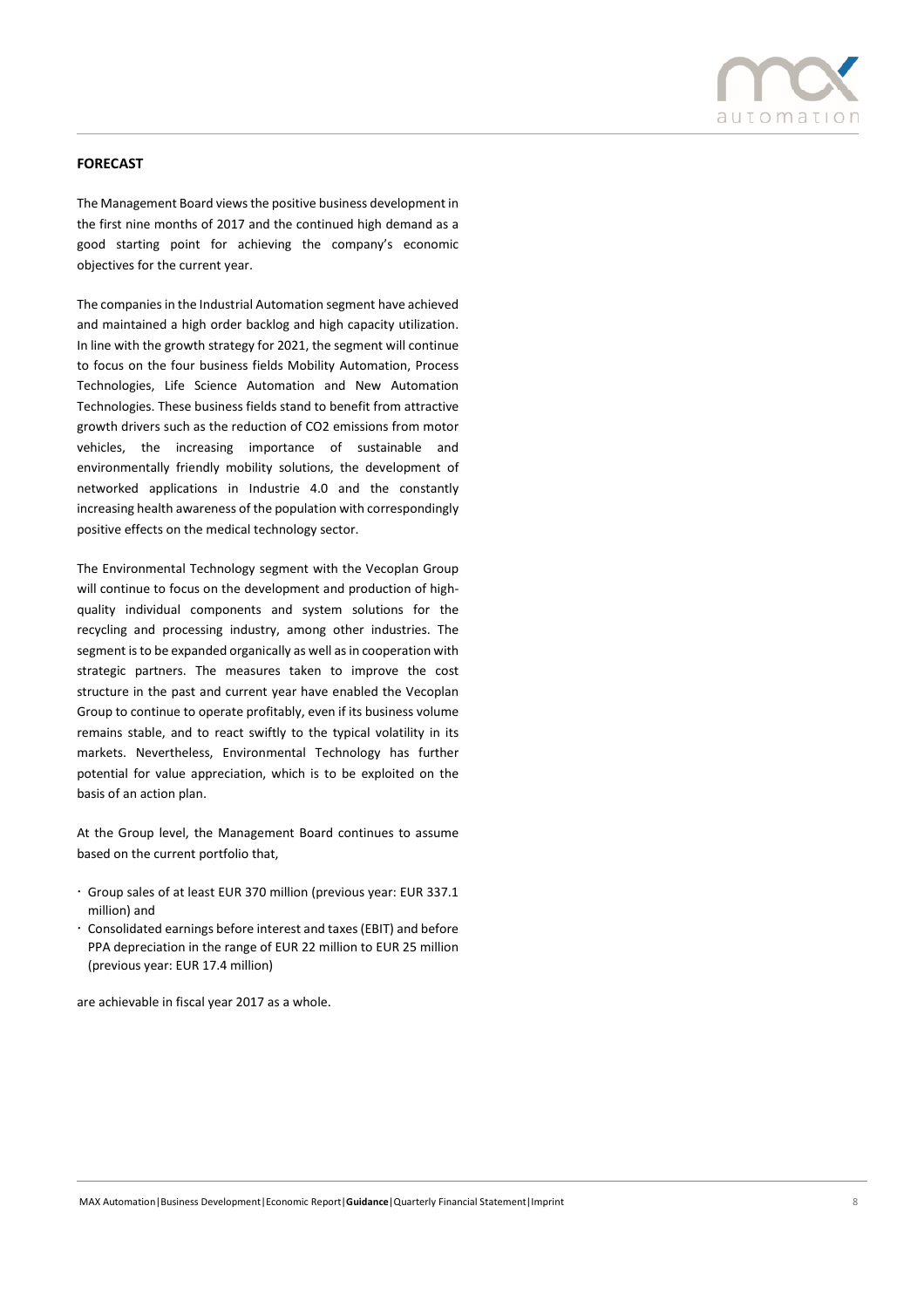

# **CONSOLIDATED BALANCE SHEET**

| <b>ASSETS</b>                                            | 30.09.2017  | 31.12.2016  |
|----------------------------------------------------------|-------------|-------------|
|                                                          | <b>TEUR</b> | <b>TEUR</b> |
| <b>Non-current assets</b>                                |             |             |
| Intangible Assets                                        | 13,771      | 15,396      |
| Goodwill                                                 | 53,096      | 53,139      |
| Property, plant and equipment                            | 31,545      | 31,625      |
| Investment property                                      | 1,367       | 1,404       |
| Equity accounted investments                             | 3,545       | 0           |
| Other investments                                        | 2,203       | 2,270       |
| Deferred tax                                             | 5,568       | 5,993       |
| Other non-current assets                                 | 375         | 335         |
| Non-current assets, total                                | 111,470     | 110,162     |
| <b>Current assets</b>                                    |             |             |
| Inventories                                              | 47,092      | 41,214      |
| Trade receivables                                        | 145,504     | 121,227     |
| Receivables due from related companies                   | 109         | 90          |
| Prepayments and accured income, and other current assets | 8,467       | 10,615      |
| Cash and cash equivalents                                | 22,912      | 23,023      |
| Current assets, total                                    | 224,084     | 196,169     |
| <b>Total assets</b>                                      | 335,554     | 306,331     |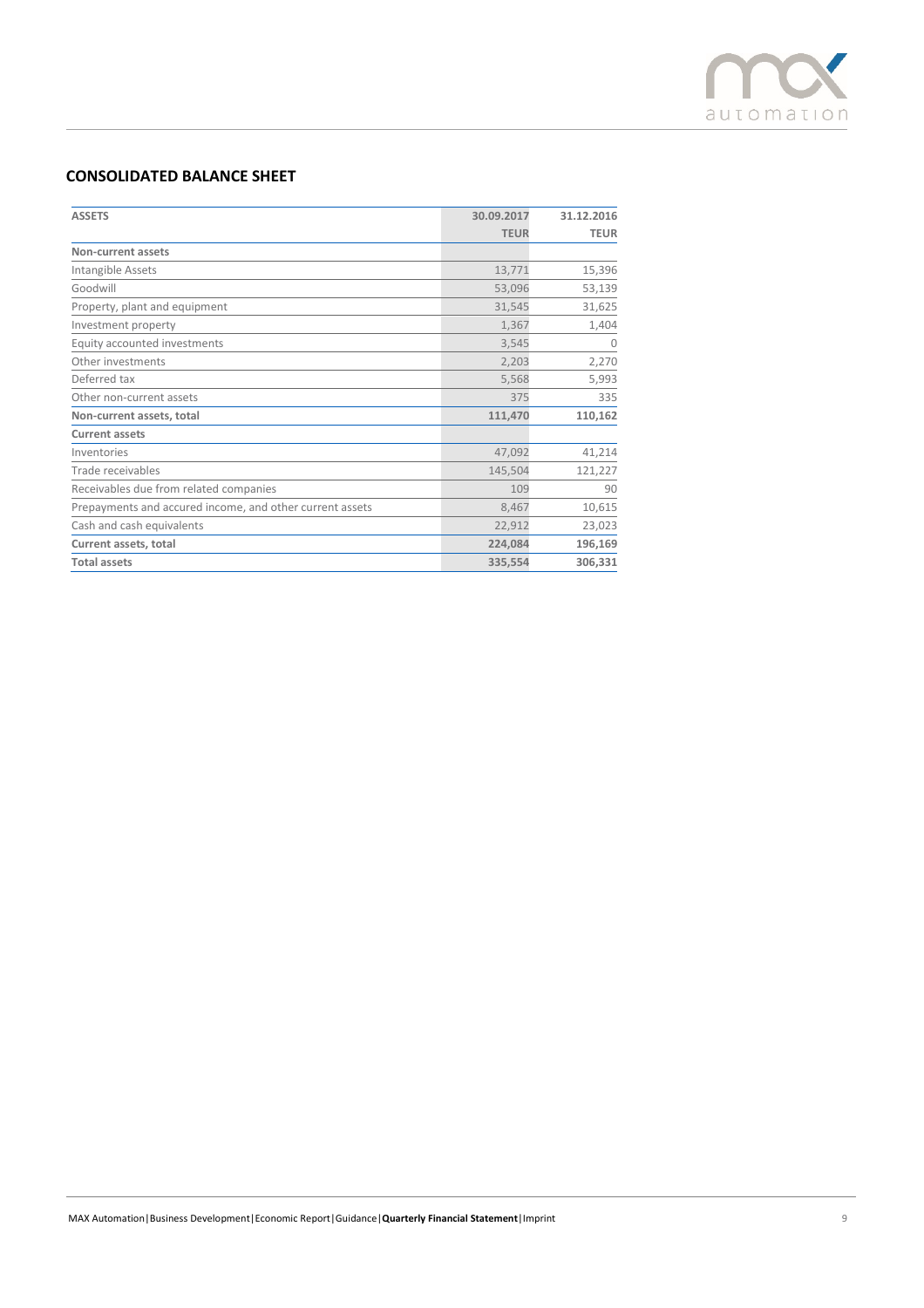

# **CONSOLIDATED BALANCE SHEET**

| <b>EQUITY AND LIABILITIES</b>                          | 30.09.2017  | 31.12.2016  |  |
|--------------------------------------------------------|-------------|-------------|--|
|                                                        | <b>TEUR</b> | <b>TEUR</b> |  |
| <b>EQUITY</b>                                          |             |             |  |
| Subscribed share capital                               | 29,459      | 26,794      |  |
| Capital reserve                                        | 18,884      | 3,055       |  |
| Revenue reserve                                        | 26,144      | 26,144      |  |
| Equity difference resulting from currency translation  | 165         | 966         |  |
| Non-controlling interests                              | 439         | 426         |  |
| Unappropriated retained earnings                       | 58,450      | 53,875      |  |
| <b>Total Equity</b>                                    | 133,541     | 111,260     |  |
| <b>Non-current liabilities</b>                         |             |             |  |
| Non-current loans less current portion                 | 73,029      | 64,063      |  |
| Pension provisions                                     | 1,006       | 1,033       |  |
| Other provisions                                       | 1.391       | 1,229       |  |
| Deffered tax                                           | 12,699      | 13,227      |  |
| Other non-current liabilities                          | 1,841       | 2,222       |  |
| Non-current liabilities, total                         | 89,966      | 81,774      |  |
| <b>Current liabilities</b>                             |             |             |  |
| Trade payables                                         | 56,139      | 61,788      |  |
| Current loans and current portion of non-current loans | 28,359      | 28,840      |  |
| Other current financial liabilities                    | 13,997      | 12,271      |  |
| Income tax provisions and liabilities                  | 5,758       | 2,614       |  |
| Other provisions                                       | 5,915       | 5,718       |  |
| Other current liabilities                              | 1,879       | 2,066       |  |
| Current liabilities, total                             | 112,047     | 113,297     |  |
| Equity and liabilities, total                          | 335,554     | 306,331     |  |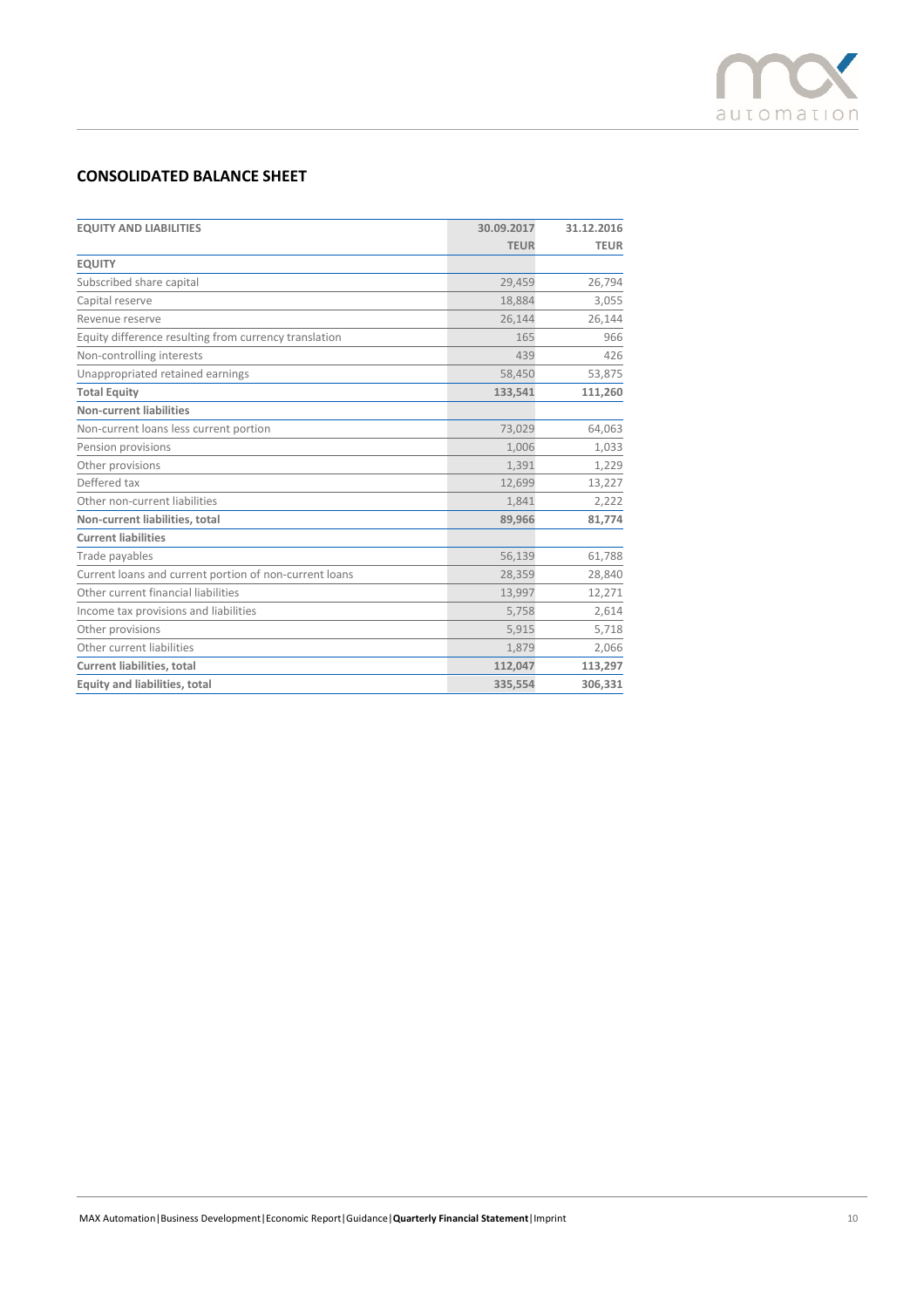

# **CONSOLIDATED STATEMENT OF COMPREHENSIVE INCOME**

|                                                                                                                          | Q1-Q3 2017     | Q1-Q3 2016  | Q3 2017        | Q3 2016      |
|--------------------------------------------------------------------------------------------------------------------------|----------------|-------------|----------------|--------------|
|                                                                                                                          | <b>TEUR</b>    | <b>TEUR</b> | <b>TEUR</b>    | <b>TEUR</b>  |
| Revenue                                                                                                                  | 271,147        | 234,361     | 90,902         | 74,252       |
| Change in finished goods and work-in-progress                                                                            | 7,548          | 9,768       | 2,615          | 6,341        |
| Work performed by the company and captialized                                                                            | 1,331          | 1,893       | 425            | 542          |
| <b>Total operating revenue</b>                                                                                           | 280,026        | 246,022     | 93,942         | 81,135       |
| Other operating revenue                                                                                                  | 3,542          | 4,680       | 763            | 923          |
| Result from equity accounted investments                                                                                 | $-241$         | 0           | $-114$         | $\Omega$     |
| Cost of materials                                                                                                        | $-142,943$     | $-124,534$  | $-46,764$      | $-39,787$    |
| Personnel expenses                                                                                                       | $-84,083$      | $-78,914$   | $-27,663$      | $-25,378$    |
| Depreciation, amortization and impairment losses                                                                         | $-4,893$       | $-5,000$    | $-1,604$       | $-1,695$     |
| Other operating expenses                                                                                                 | $-35,424$      | $-32,677$   | $-12,232$      | $-10,576$    |
| Operating profit                                                                                                         | 15,983         | 9,577       | 6,328          | 4,622        |
| PPA-related amortization, depreciation and impairment<br>losses                                                          | $-1,518$       | $-3,173$    | $-503$         | $-1,056$     |
| Operating profit after PPA-related amortization,<br>depreciation and impairment losses                                   | 14,465         | 6,404       | 5,825          | 3,566        |
| Miscellaneous investment income                                                                                          | $\overline{0}$ | $-49$       | $\overline{0}$ | $\mathbf{0}$ |
| Net interest result                                                                                                      | $-2,059$       | $-1,764$    | $-709$         | $-408$       |
| Earnings before tax                                                                                                      | 12,406         | 4,591       | 5,116          | 3,158        |
| Income taxes                                                                                                             | $-3,787$       | $-1,570$    | $-1,528$       | $-506$       |
| Net income                                                                                                               | 8,619          | 3,022       | 3,588          | 2,653        |
| of wich attributable to non-controlling interests                                                                        | 25             | $-31$       | $-5$           | $-20$        |
| of wich attributable to shareholders of MAX<br><b>Automation AG</b>                                                      | 8,594          | 3,053       | 3,593          | 2,673        |
| Other comprehensive income that is never recycled to<br>the income statement                                             |                |             |                |              |
| Actual gains and losses on employee benefits                                                                             | $\mathbf{0}$   | 0           | $\mathbf{0}$   | 0            |
| Income taxes on actuarial gains and losses<br>Other comprehensive income that can be recycled to<br>the income statement | $\overline{0}$ | 0           | $\overline{0}$ | $\mathbf{0}$ |
|                                                                                                                          | $-802$         | 36          | $-308$         | 22           |
| Change arising from currency translation                                                                                 |                |             |                |              |
| Total comprehensive income                                                                                               | 7,817          | 3,058       | 3,281          | 2,675        |
| of wich attributable to non-controlling interests                                                                        | 25             | $-31$       | $-5$           | $-20$        |
| of wich attributable to shareholders of MAX<br><b>Automation AG</b>                                                      | 7,792          | 3,089       | 3,286          | 2,695        |
| Earnings per share (diluted and basic) in EUR                                                                            | 0.29           | 0.11        | 0.12           | 0.10         |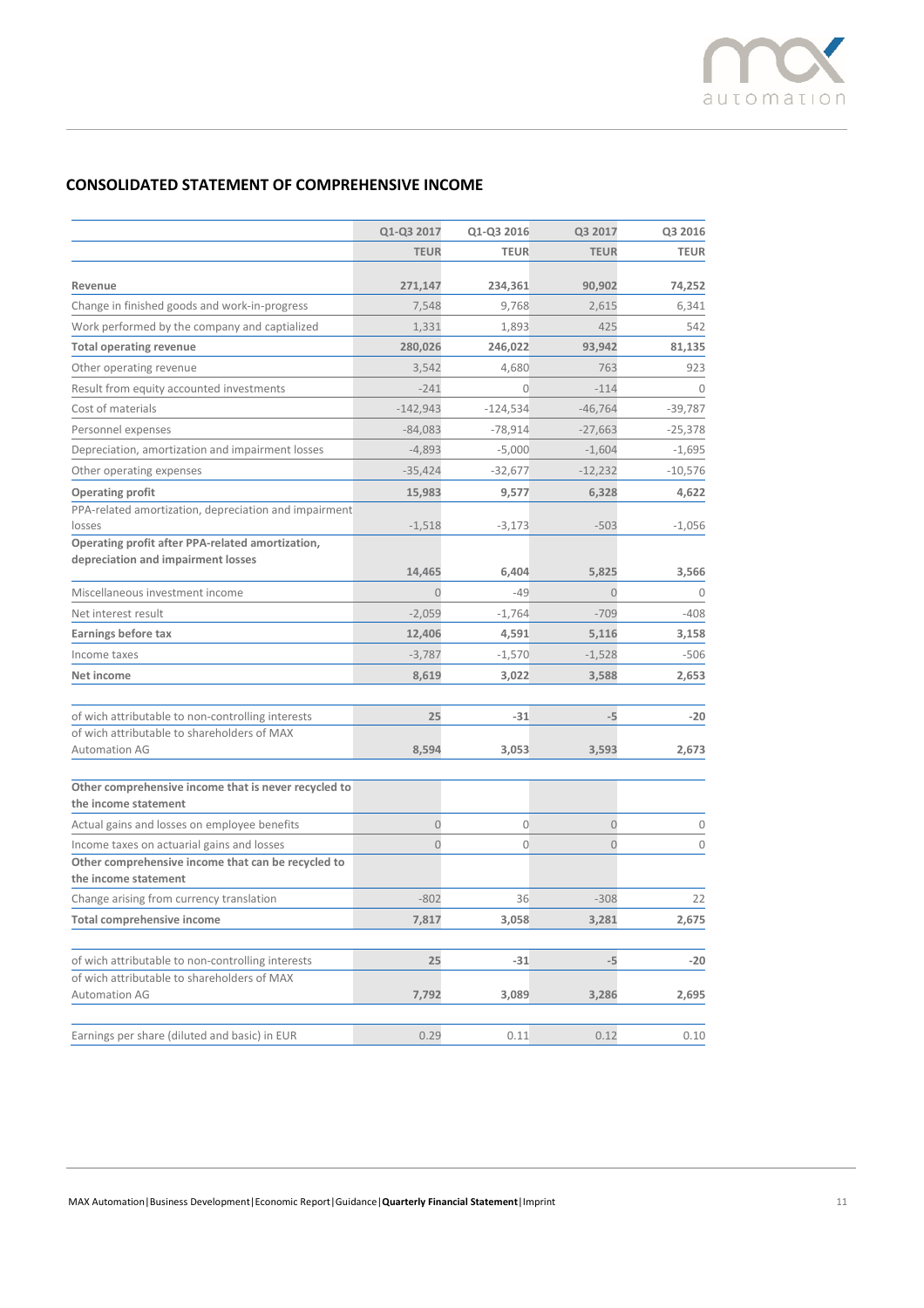

# **CONSOLIDATED STATEMENT OF CASH FLOWS**

|    |                                                                                                                    | Q1-Q3 2017     | Q1-Q3 2016 |
|----|--------------------------------------------------------------------------------------------------------------------|----------------|------------|
|    |                                                                                                                    |                |            |
| 1. | Cash flow from operating activities                                                                                |                |            |
|    | Net income                                                                                                         | 8,619          | 3,022      |
|    | Adjustments relating to the reconciliation of consolidated net                                                     |                |            |
|    | income for the year to cash flow from operating activities                                                         | 3,787          | 1,570      |
|    | Income taxes                                                                                                       | 2,059          | 1,764      |
|    | Net interest result                                                                                                | 3,368          | 4,800      |
|    | Depreciation of intangible assets                                                                                  |                |            |
|    | Depreciation of property, plant and equipment                                                                      | 2,859          | 3,178      |
|    | Depreciation of investment property                                                                                | 37             | 196        |
|    | Gain (-) / loss (+) on disposal of intangible assets                                                               | $\overline{0}$ | $-1$       |
|    | Gain $\left(\frac{1}{2}\right)$ / loss $\left(\frac{1}{2}\right)$ on disposal of property, plant and equipment     | $\mathbf{1}$   | 16         |
|    | Other non-cash expenses and income                                                                                 | 778            | 137        |
|    | Changes in assets and liabilities                                                                                  |                |            |
|    | Increase $(-)$ / decrease $(+)$ in other non-current assets                                                        | $-80$          | $\Omega$   |
|    | Increase $(-)$ / decrease $(+)$ in inventories                                                                     | $-6,448$       | $-10,424$  |
|    | Increase (-) / decrease (+) in trade receivables                                                                   | $-23,847$      | $-604$     |
|    | Increase (-) / decrease (+) in receivables due from related companies                                              | $-19$          | $-2$       |
|    | Increase $\left(\frac{1}{2}\right)$ / decrease $\left(\frac{1}{2}\right)$ in prepayments, accured income and other |                |            |
|    | assets                                                                                                             | 2,148          | $-2,723$   |
|    | Increase $(-)$ / decrease $(+)$ in other non-current liabilities                                                   | 284            | $-1,062$   |
|    | Increase $(-)$ / decrease $(+)$ in pensions provisions                                                             | $-27$          | $-23$      |
|    | Increase $\left(\frac{1}{2}\right)$ decrease $\left(\frac{1}{2}\right)$ in other provisions and liabilities        | 1,720          | $-10,842$  |
|    | Increase (-) / decrease (+) in deffered taxes                                                                      | 1,067          | 459        |
|    | Increase $(-)$ / decrease $(+)$ in in trade payables                                                               | $-5,649$       | $-6,402$   |
|    | Income tax paid                                                                                                    | $-2,385$       | $-9,266$   |
|    | Income tax reimburse                                                                                               | 571            | 847        |
|    | Cash flow from operating activities                                                                                | $-11,157$      | $-25,359$  |
| 2. | Cash flow from investing activities                                                                                |                |            |
|    | Outgoing payments for investments in intangible assets                                                             | $-1,985$       | $-2,130$   |
|    | Outgoing payments for investments in property, plant and equipment                                                 | $-3,027$       | $-3,014$   |
|    | Outgoing payments for investments in financial assets                                                              | $-3,545$       | $-289$     |
|    | Payments received from disposals of intangible assets                                                              | 285            | 2          |
|    | Payments received from disposals of property, plant and equipment                                                  | 247            | 881        |
|    | Outgoing payments for investment in subsidiaries, less cash                                                        | $\Omega$       | $-1,082$   |
|    | Cash flow from investing activities                                                                                | $-8,025$       | $-5,632$   |
| 3. | Cash flow from financing activities                                                                                |                |            |
|    | Outgoing payments für dividends                                                                                    | $-4,019$       | $-4,019$   |
|    | Payments received form cash capital increse                                                                        | 18,655         | $\Omega$   |
|    | Outgoing payments for cash capital increse                                                                         | $-161$         | 0          |
|    | Borrowing of non-current financial loans                                                                           | 29,500         | 0          |
|    | Repayment of non-current financial loans                                                                           | $-20,535$      | 18,069     |
|    | Change in current financial debt                                                                                   | $-1,961$       | 13,798     |
|    | Interest paid                                                                                                      | $-2,133$       | $-1,249$   |
|    | Interest received                                                                                                  | 251            | 49         |
|    | Increase (-) / decrease (+) in restricted cash and cash equivalents                                                | $\theta$       | 20         |
|    | Payments arising from settlement claims for third parties                                                          | $\Omega$       | $-216$     |
|    | Cash flow from financing activities                                                                                | 19,597         | 26,452     |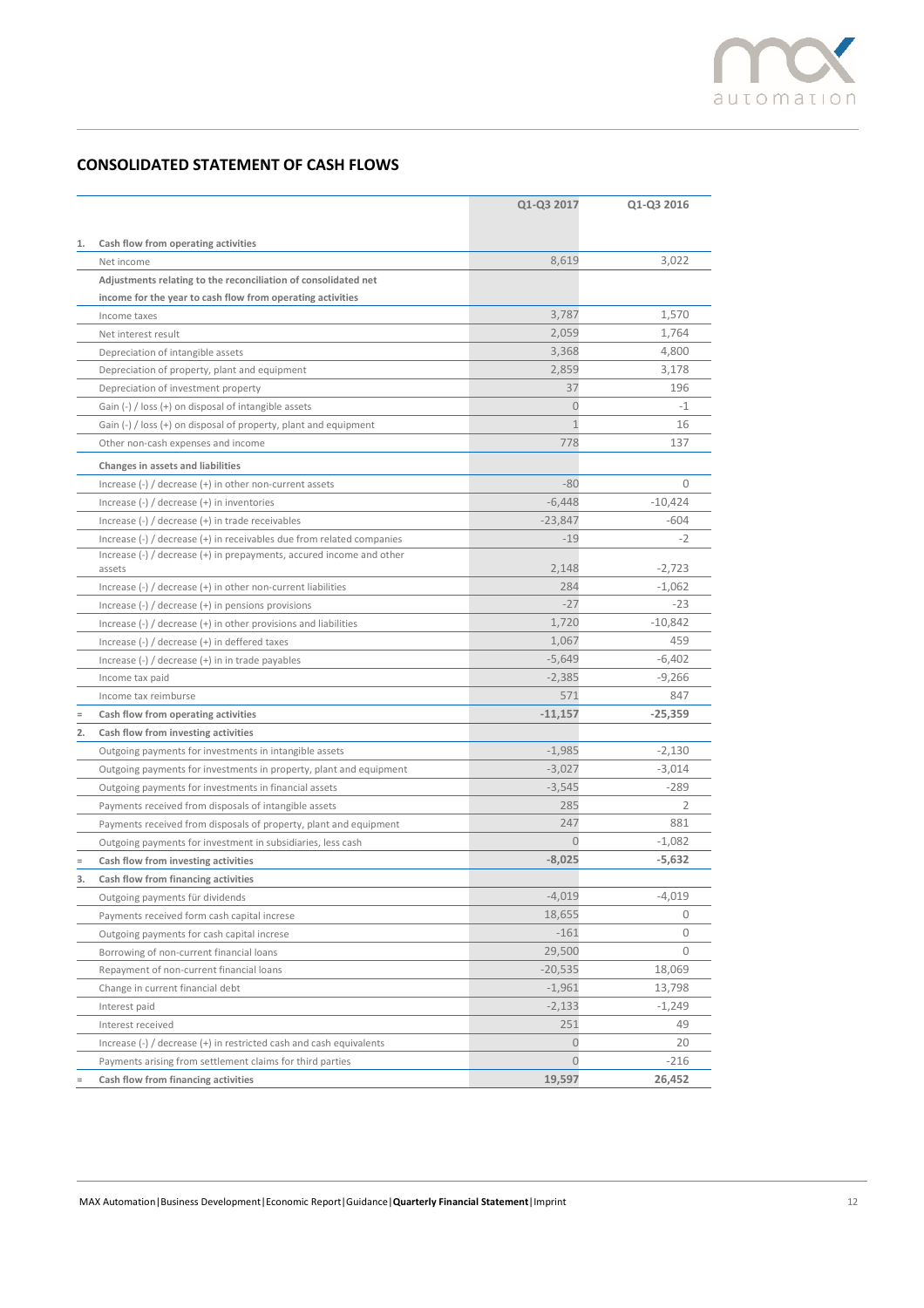

# **CONSOLIDATED STATEMENT OF CASH FLOWS**

| 4.  | Cash and cash equivalents                                    |        |          |
|-----|--------------------------------------------------------------|--------|----------|
|     | Increase/decrease in cash and cash equivalents               | 415    | $-4.539$ |
|     | Effect of changes in exchange rates                          | $-526$ | $-121$   |
|     | Cash and cash equivalents at the start of the financial year | 23.023 | 21,358   |
|     | Cash and cash equivalents at the end of the financial year   | 22.912 | 16.698   |
| 5.  | Composition of cash and cash equivalents                     |        |          |
| $=$ | Cash and cash equivalents                                    | 22.912 | 16.698   |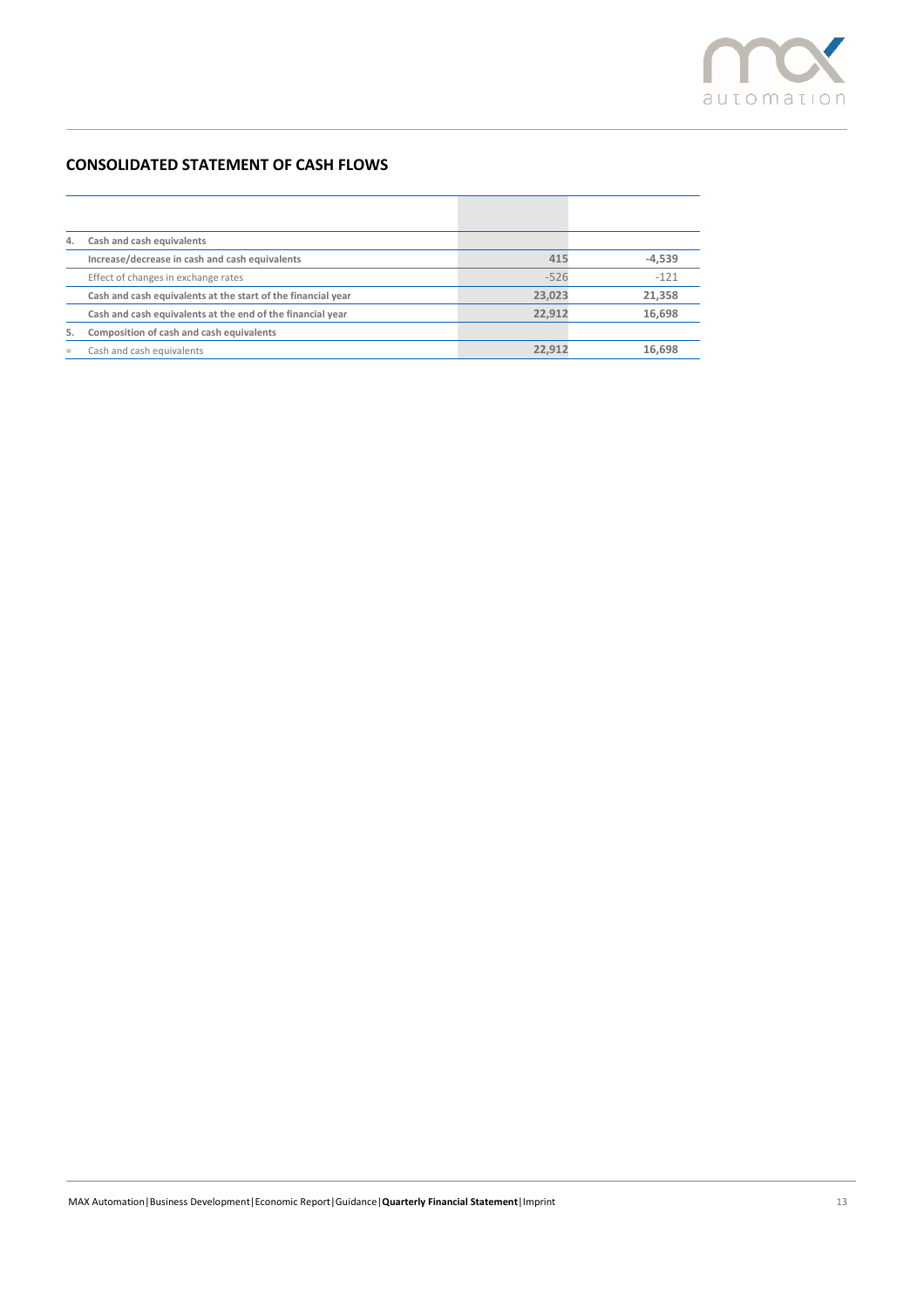

# **SEGMENT REPORTING**

| Segment                                                 | Industrial automation |                | <b>Enviromental Technology</b> |                |
|---------------------------------------------------------|-----------------------|----------------|--------------------------------|----------------|
| Reporting period                                        | Q3 2017               | Q3 2016        | Q3 2017                        | Q3 2016        |
|                                                         | <b>TEUR</b>           | <b>TEUR</b>    | <b>TEUR</b>                    | <b>TEUR</b>    |
| New order intake                                        | 212,729               | 237,582        | 71,363                         | 59,344         |
| Order bokk position                                     | 174,358               | 177,589        | 31,335                         | 19,696         |
| <b>Segment revenue</b>                                  | 202,360               | 163,105        | 68,674                         | 71,280         |
| - with external customers                               | 202,327               | 163,063        | 68,674                         | 71,280         |
| - of which Germany                                      | 71,870                | 65,038         | 14,547                         | 7,200          |
| - of wich other EU countries                            | 46,760                | 43,478         | 21,239                         | 29,151         |
| - of wich North America                                 | 40,411                | 16,434         | 27,715                         | 30,346         |
| - of wich China                                         | 23,214                | 22,258         | $\overline{0}$                 | $\Omega$       |
| - of which Rest of the World                            | 20,072                | 15,855         | 5,172                          | 4,583          |
| - Inter-segment revenue                                 | 33                    | 42             | $\overline{0}$                 | $\Omega$       |
| <b>EBITDA</b>                                           | 18,702                | 15,000         | 5,703                          | 1,976          |
| Segment operating profit (EBIT before PPA amortization) | 15,106                | 11,661         | 4,501                          | 361            |
| including:                                              |                       |                |                                |                |
| - Depreciation / amortization                           | $-3,597$              | $-3,339$       | $-1,202$                       | $-1,615$       |
| - Additions to other provisions and pensions provisions | $-1,559$              | $-1,405$       | $-972$                         | $-951$         |
| - Incoming payments from sale of investment             |                       |                |                                |                |
| properties                                              | $\overline{0}$        | $\overline{0}$ | $\overline{0}$                 | $\overline{0}$ |
| - Income from equity accounted investment               | $\Omega$              | $\Omega$       | $\Omega$                       | $\Omega$       |
| Segment operating profit after PPA amortization         | 13,833                | 8,731          | 4,477                          | 270            |
| including:                                              |                       |                |                                |                |
| - PPA amortization                                      | $-1,273$              | $-2,930$       | $-24$                          | $-91$          |
| Segment result from ordinary activities (EBT)           | 11,502                | 7,222          | 4,115                          | $-142$         |
| including:                                              |                       |                |                                |                |
| - Interest and similar income                           | 23                    | 10             | 20                             | 41             |
| - Interest and similar expenses                         | $-2,354$              | $-1,520$       | $-382$                         | $-403$         |
| Income taxes                                            | $-298$                | 1,918          | $-1,519$                       | $-200$         |
| Net income                                              | 11,204                | 9,140          | 2,596                          | $-342$         |
| Non-current segment assets (excluding deferred tax)     | 47,051                | 47,281         | 12,940                         | 14,809         |
| - of which Germany                                      | 46,627                | 46,858         | 10,416                         | 11,903         |
| - of wich other EU countries                            | 44                    | 71             | 18                             | 73             |
| - of wich North America                                 | 241                   | 191            | 2,505                          | 2,833          |
| - of wich China                                         | 138                   | 161            | $\overline{0}$                 | $\Omega$       |
| Investments in non-current segment assets               | 4,599                 | 4,197          | 689                            | 684            |
| <b>Working Capital</b>                                  | 114,327               | 77,574         | 22,125                         | 25,208         |
| Average number of personnel excluding trainees          | 1,189                 | 1,126          | 376                            | 418            |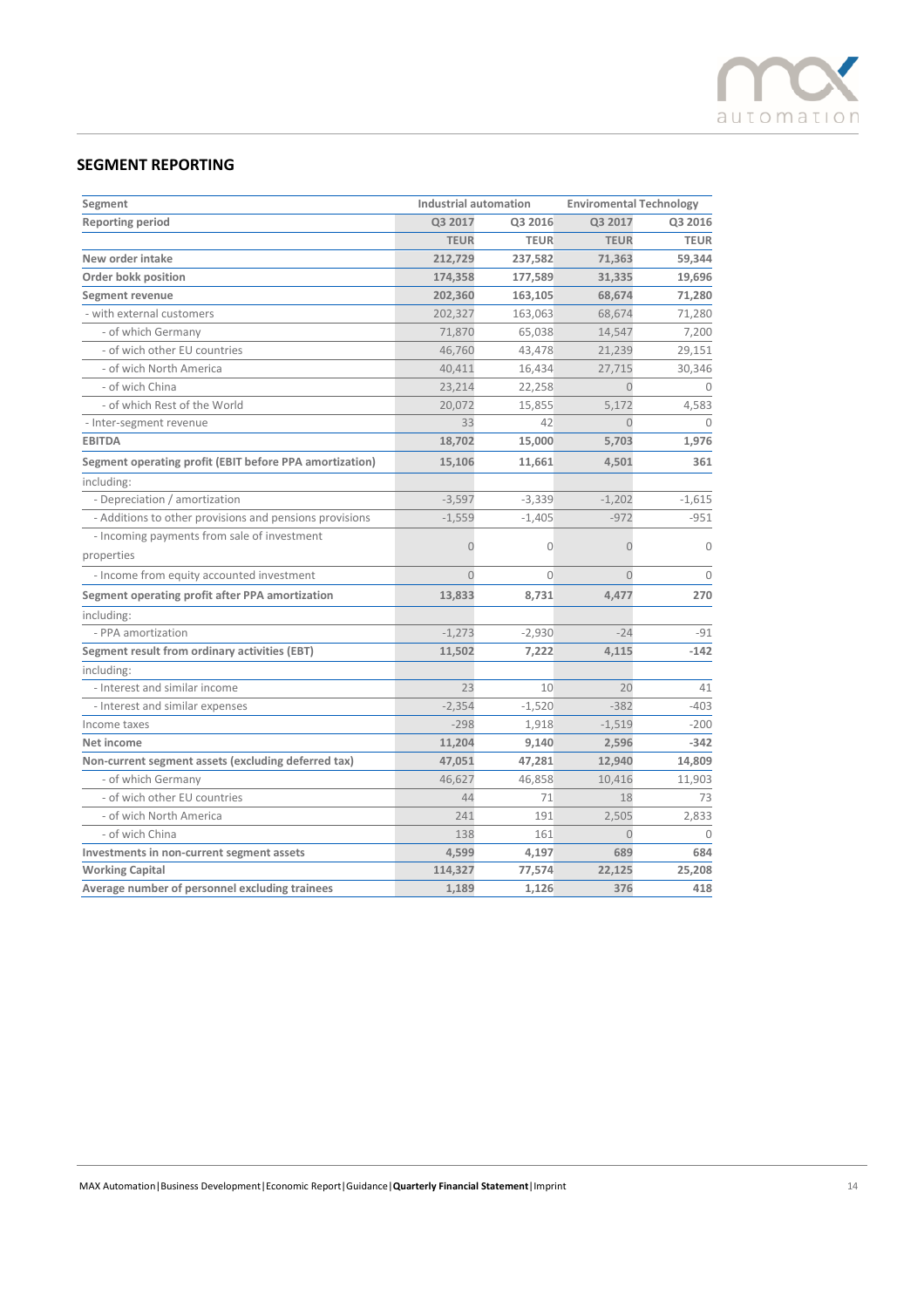

# **SEGMENT REPORTING**

| Segment                                                 | Reconciliation |                | Total          |             |
|---------------------------------------------------------|----------------|----------------|----------------|-------------|
| Reporting period                                        | Q3 2017        | Q3 2016        | Q3 2017        | Q3 2016     |
|                                                         | <b>TEUR</b>    | <b>TEUR</b>    | <b>TEUR</b>    | <b>TEUR</b> |
| New order intake                                        | $\mathbf{0}$   | 0              | 284,092        | 296,926     |
| Order bokk position                                     | $\overline{0}$ | $\overline{0}$ | 205,693        | 197,285     |
| <b>Segment revenue</b>                                  | 114            | $-24$          | 271,147        | 234,361     |
| - with external customers                               | 147            | 18             | 271,147        | 234,361     |
| - of which Germany                                      | 147            | 18             | 86,564         | 72,256      |
| - of wich other EU countries                            | $\Omega$       | $\overline{0}$ | 67,999         | 72,629      |
| - of wich North America                                 | $\overline{0}$ | 0              | 68,127         | 46,780      |
| - of wich China                                         | $\overline{0}$ | $\overline{0}$ | 23,214         | 22,258      |
| - of which Rest of the World                            | $\Omega$       | $\overline{0}$ | 25,244         | 20,437      |
| - Inter-segment revenue                                 | $-33$          | $-42$          | $\Omega$       | $\cap$      |
| <b>EBITDA</b>                                           | $-3,529$       | $-2,399$       | 20,876         | 14,577      |
| Segment operating profit (EBIT before PPA amortization) | $-3,624$       | $-2,445$       | 15,983         | 9,577       |
| including:                                              |                |                |                |             |
| - Depreciation / amortization                           | $-94$          | $-46$          | $-4,893$       | $-5,000$    |
| - Additions to other provisions and pensions provisions | $-363$         | $-512$         | $-2,894$       | $-2,868$    |
| - Incoming payments from sale of investment             |                |                |                |             |
| properties                                              | $\theta$       | $\mathbf 0$    | $\overline{0}$ | $\Omega$    |
| - Income from equity accounted investment               | $-241$         | $\Omega$       | $-241$         | $\Omega$    |
| Segment operating profit after PPA amortization         | $-3,845$       | $-2,597$       | 14,465         | 6,404       |
| including:                                              |                |                |                |             |
| - PPA amortization                                      | $-221$         | $-152$         | $-1,518$       | $-3,173$    |
| Segment result from ordinary activities (EBT)           | $-3,211$       | $-2,489$       | 12,406         | 4,591       |
| including:                                              |                |                |                |             |
| - Interest and similar income                           | 325            | $-13$          | 367            | 38          |
| - Interest and similar expenses                         | 310            | 120            | $-2,426$       | $-1,803$    |
| Income taxes                                            | $-1,970$       | $-3,288$       | $-3,787$       | $-1,570$    |
| Net income                                              | $-5,181$       | $-5,777$       | 8,619          | 3,023       |
| Non-current segment assets (excluding deferred tax)     | 45,912         | 45,268         | 105,902        | 107,358     |
| - of which Germany                                      | 45,912         | 45,268         | 102,956        | 104,029     |
| - of wich other EU countries                            | $\overline{0}$ | 0              | 62             | 144         |
| - of wich North America                                 | $\overline{0}$ | 0              | 2,746          | 3,024       |
| - of wich China                                         | $\overline{0}$ | 0              | 138            | 161         |
| Investments in non-current segment assets               | 64             | 263            | 5,352          | 5,144       |
| <b>Working Capital</b>                                  | $\Delta$       | $-483$         | 136,457        | 102,299     |
| Average number of personnel excluding trainees          | 8              | 6              | 1,573          | 1,550       |